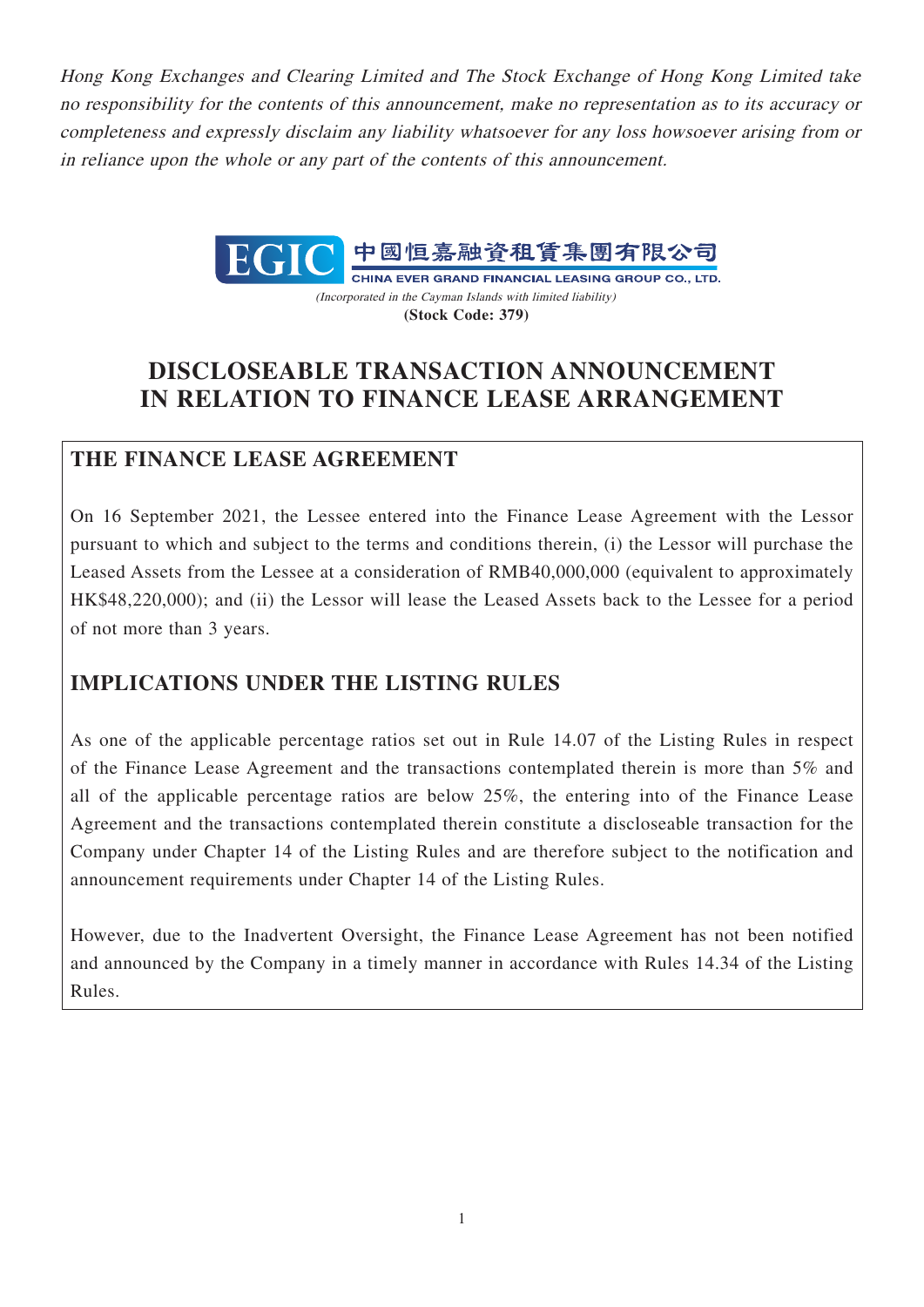The board of directors (the "**Directors**") (the "**Board**") of China Ever Grand Financial Leasing Group Co., Ltd. (the "**Company**", together with its subsidiaries, the "**Group**") announces that Ever Grand (Tianjin) Finance Lease Co., Ltd.\*(恒嘉(天津)融資租賃有限公司)(the "**Lessor**"), a subsidiary of the Company, and Beijing Huafutiandi Shopping Center Co., Ltd.\*(北京華富天 地購物中心有限公司)(the "**Lessee**") entered into a finance lease agreement (the "**Finance Lease Agreement**") on 16 September 2021, pursuant to which and subject to the terms and conditions therein, (i) the Lessor will purchase certain equipment and assets located in Beijing, the PRC owned by the Lessee with an aggregate net carrying value of not less than the consideration (the "**Leased**  Assets"); and (ii) the Lessor will lease the Leased Assets back to the Lessee for a period of not more than 3 years (the "**Finance Lease Arrangement**"). The details of the Finance Lease Agreement are set out below.

### **FINANCE LEASE AGREEMENT**

| Date:    | 16 September 2021                                                                                     |  |
|----------|-------------------------------------------------------------------------------------------------------|--|
| Parties: | the Lessor: Ever Grand (Tianjin) Finance Lease Co., Ltd.* (恒嘉<br>(天津) 融資租賃有限公司); and                  |  |
|          | the Lessee: Beijing Huafutiandi Shopping Center Co., Ltd.* $(\pm \bar{\mathbb{R}})$<br>華富天地購物中心有限公司). |  |

As of the date of entering into the Finance Lease Agreement and the date of this announcement, to the best of the Directors' knowledge, information and belief, having made all reasonable enquiries, the Lessee and its ultimate beneficial owner(s) are third parties independent of the Company and its connected persons (as defined in the Rules Governing the Listing of Securities on The Stock Exchange of Hong Kong Limited (the "**Listing Rules**")).

### **Finance Lease Arrangement**

#### **Leased Assets**

Pursuant to the Finance Lease Agreement, the Lessor will purchase the Leased Assets owned by the Lessee free from any title defects and encumbrances for an aggregate consideration of RMB40,000,000 (equivalent to approximately HK\$48,220,000) (the "**Purchase Price**").

#### **Lease Period**

The Lessor will lease the Leased Assets to the Lessee for a period of not more than 3 years, which is expected to commence from the respective purchase price payment date.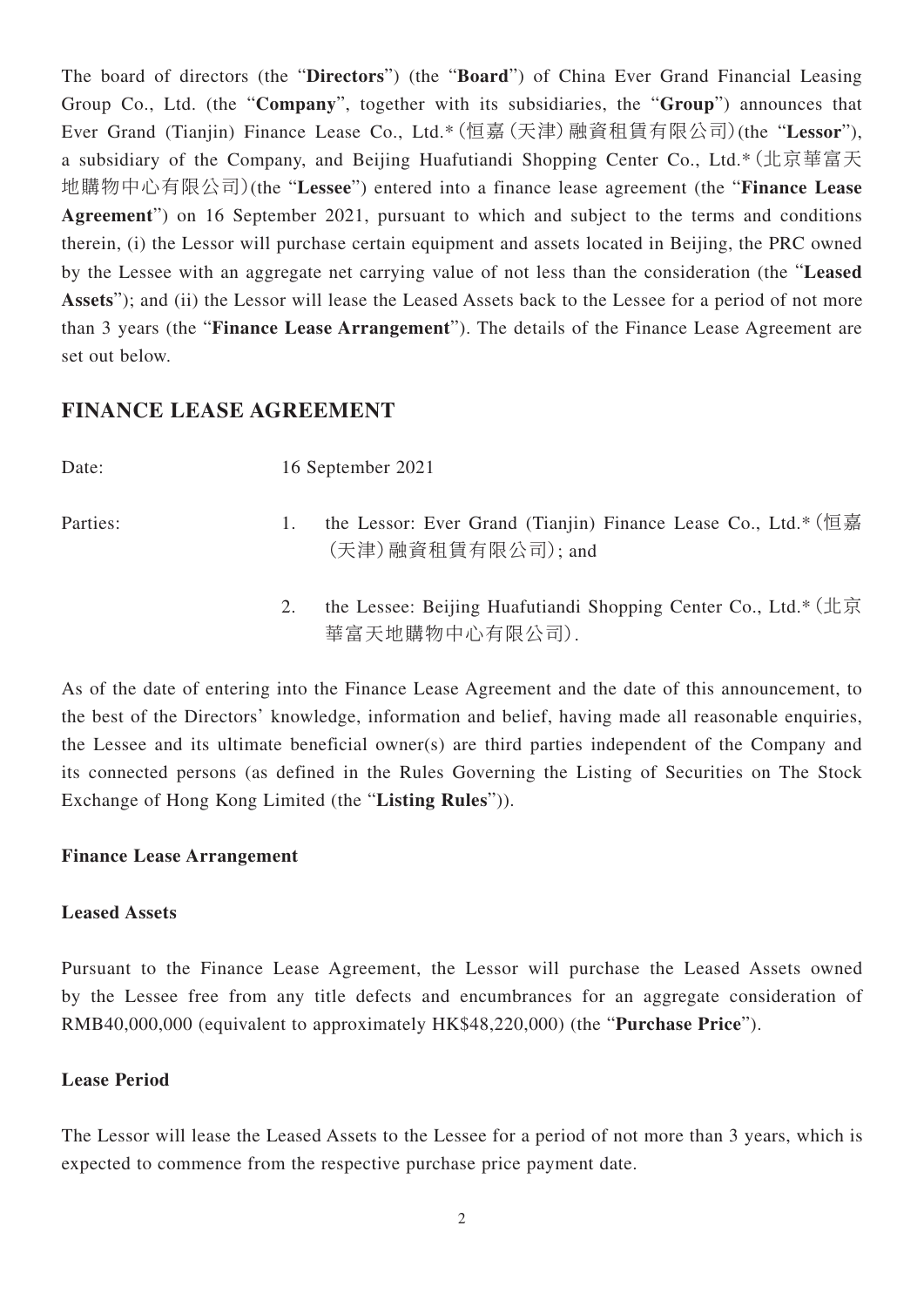#### **Rent and Method of Payment**

On 29 September 2021, the first payment of RMB15,000,000 has been paid by the Lessor to the Lessee for an aggregate lease consideration of approximately RMB18,090,622.76. The rent, including value-added taxes, is comprised of lease principal and lease interest. The lease principal is of the same amount as the transfer consideration, totaling RMB15,000,000. The total amount of lease interest for the lease period is approximately RMB3,090,622.76. The rent is calculated and paid in RMB, and the Lessee shall pay the rent to the Lessor in 12 quarterly installments for a period of 2 years 11 months.

On 30 November 2021, the second payment of RMB15,000,000 before deducting and withholding a security deposit of RMB500,000 has been paid by the Lessor to the Lessee for an aggregate lease consideration of approximately RMB17,502,500. The rent, including value-added taxes, is comprised of lease principal and lease interest. The lease principal is of the same amount as the transfer consideration, totaling RMB15,000,000. The total amount of lease interest for the lease period is approximately RMB2,502,500. The rent is calculated and paid in RMB, and the Lessee shall pay the rent to the Lessor on a semi-annual basis in instalments for a period of 2 years.

As of the date of this announcement, the remaining unutilized portion of RMB10,000,000 has not been disbursed.

#### **Interest**

The interest rate under the Finance Lease Agreement is calculated on the basis of 11% per annum. The terms of the Finance Lease Agreement, including the considerations and interest rate, were determined after arm's length negotiation between the parties with reference to, among other things, the value of the Leased Assets, Lessor's purchase cost of the Leased Asset, the interest rate and the prevailing market practice.

#### **Guarantee**

The Lessor and Beijing Hualian Group Investment Holding Co., Ltd \*(北京華聯集團投資控股有 限公司), the then intermediate holding company of the Lessee (the "**Guarantor**"), had also entered into the Guarantee Agreement, pursuant to which the Guarantor agreed to provide an irrevocable joint liability guarantee for all the debts borne by the Lessee under the Finance Lease Agreement, in order to ensure the obligations of the Lessee under the Finance Lease Agreement are fulfilled.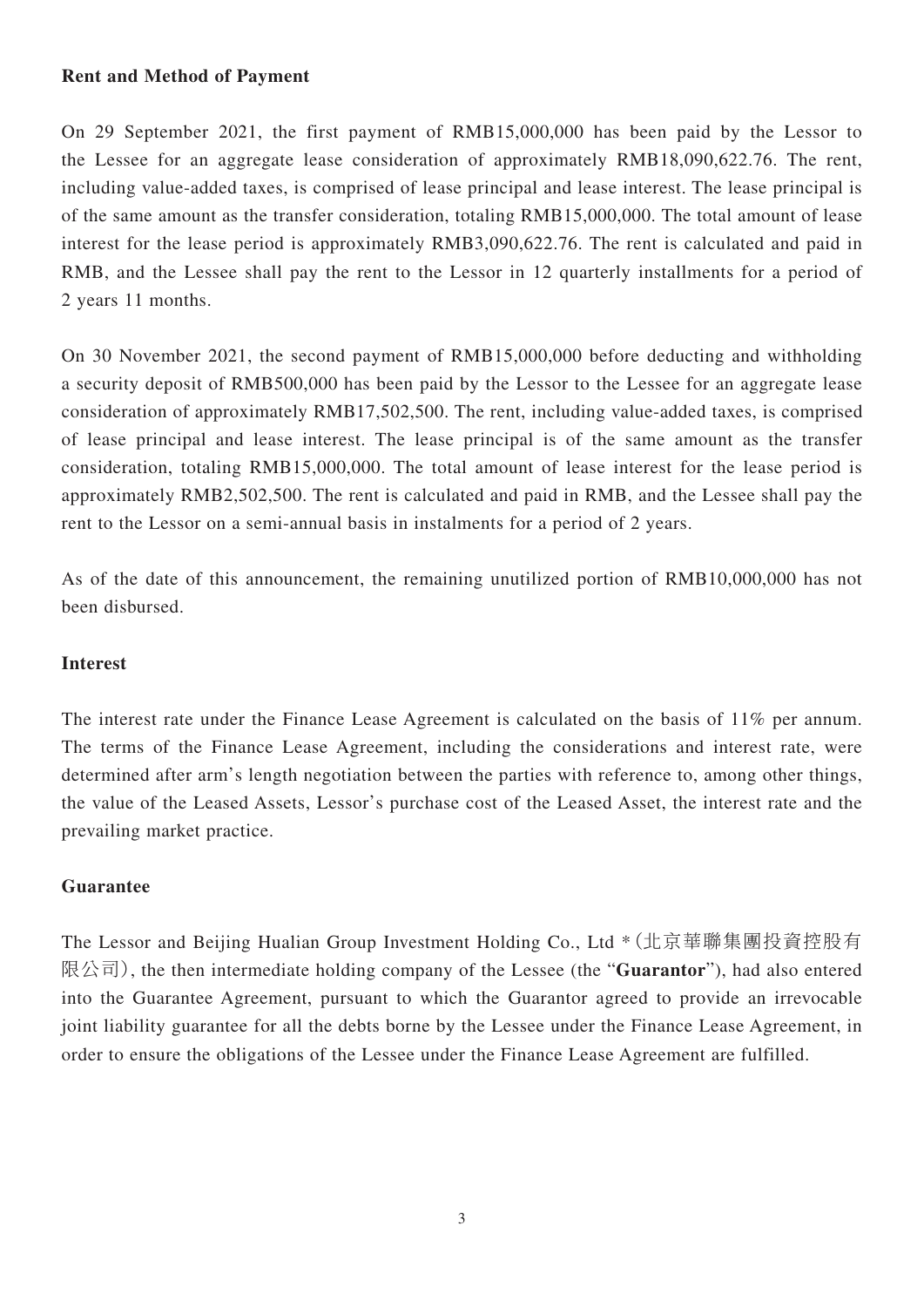#### **Leased Assets and Their Ownership**

Upon the payment of the Purchase Price by the Lessor to the Lessee, the legal ownership of the Leased Assets will be transferred to the Lessor despite the Leassee remains the possession of such assets during the respective lease period. Upon expiration of the relevant lease period, the Lessee may purchase back the Lease Assets from the Lessor at a consideration of RMB1 in nominal value.

### **REASONS FOR THE FINANCE LEASE ARRANGEMENT**

The Company is incorporated in the Cayman Islands with limited liability and the issued shares of which are listed on the Main Board of the Stock Exchange. The principal business of the Group comprises the (i) the provision of finance lease consulting services and financing services in the PRC; (ii) investment properties in the PRC and Hong Kong, investment in securities and money lending business in Hong Kong, (iii) sale of medical, healthcare and hygiene products, and (iv) research and development, manufacturing and sale of food additives, new food ingredients and nutritional enhancers in the PRC.

The Finance Lease Arrangement is a transaction carried out as part of the ordinary and usual course of business of the Group. The Finance Lease Arrangement was funded by internal resources of the Group. The terms of the Finance Lease Agreement (including the interest rate) were arrived at by Lessor and the Lessee after arm's length negotiations, with reference to prevailing commercial practice and the amount of the Finance Lease Arrangement. Having considered (i) the financial background of the Lessee, and (ii) the interest income to be received by the Group, the Directors consider that the terms and condition of the Finance Lease Agreement are fair and reasonable and is in the interest of the Company and its shareholders as a whole, and as of the date of this announcement, resolved to ratify and approve it.

### **INFORMATION ON THE LESSEE**

The Lessee is a company established in the PRC. It is principally engaged in property management; sales of daily necessities, knitted textiles, arts and crafts, etc. in the PRC. It is owned as to 46.35%, 44.55% and 9.10% by Beijing Jiangnan Yuefu Consulting Management Co., Ltd.\* 北京江南樂府諮 詢管理有限公司 ("**Jiangnan Yuefu**") which is in turn wholly owned by Mr. Yang Guangquan (the former controlling shareholder of the Lessee was Beijing Hualian Shangsha Co.,Ltd.\* 北京華聯商 廈股份有限公司 ("**Hualian Shangsha**") at the time of entering into Finance Lease Agreement), Beijing Xinfukai Business Management Co., Ltd.\* 北京鑫富凱商業管理有限公司 and Beijing Hualianshi Agricultural Products Technology Co., Ltd.\* 北京華聯事農農產品技術有限公司 ("**Hualianshi Agricultural**") respectively.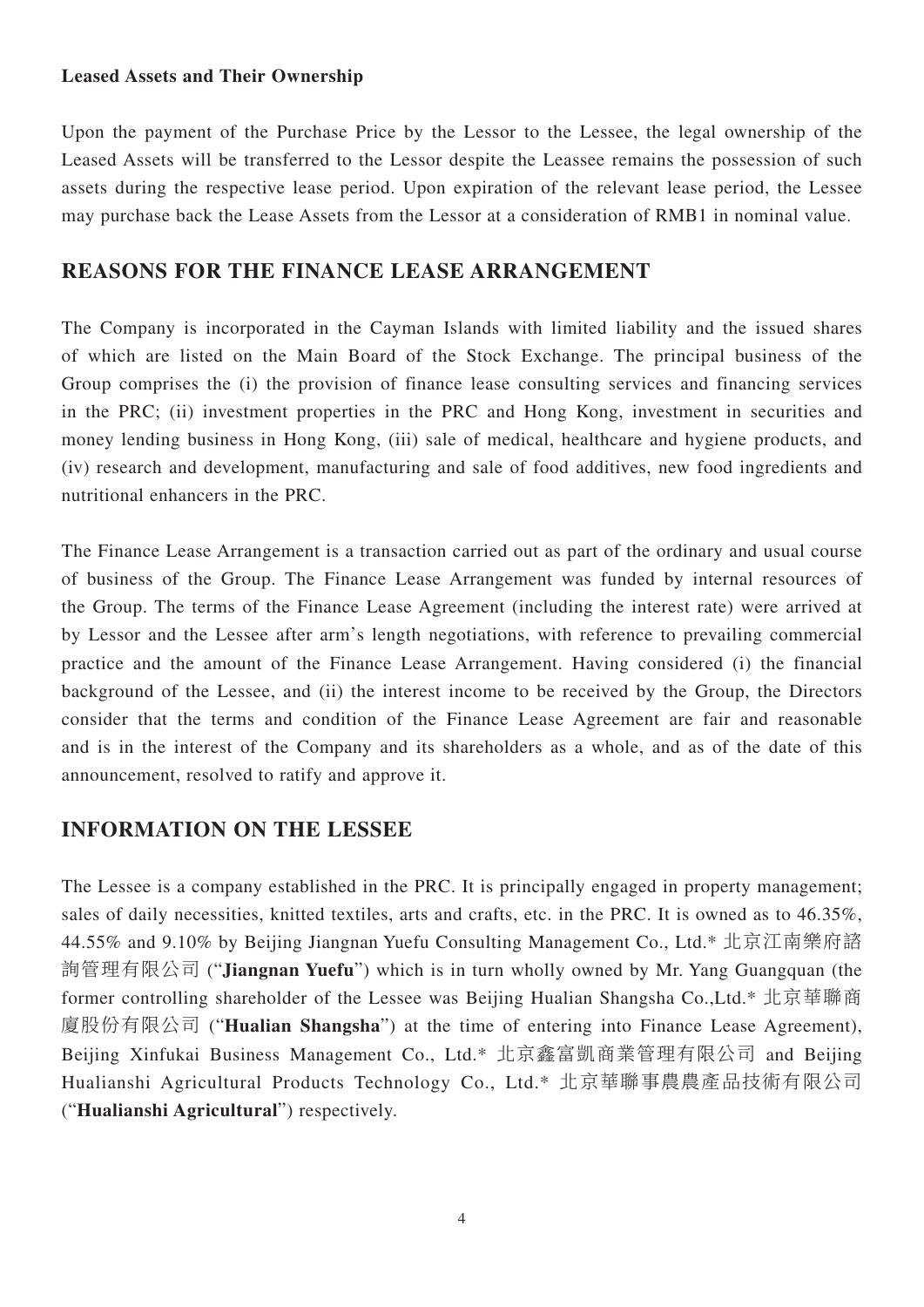### **INFORMATION ON THE LESSOR**

The Lessor is a company established in the PRC and a subsidiary of the Company. It is principally engaged in provision of finance lease and related consulting services in the PRC.

## **INFORMATION ON THE GUARANTOR**

The Guarantor is a company established in the PRC. It is principally engaged in the operation of supermarkets and department stores, as well as the sale of general merchandise, textiles, daily-use products and fresh fruits and vegetables in the PRC. Its shareholders are Hainan Hongju Industrial Co., Ltd.\* 海南鴻炬實業有限公司, Hainan Anshenghua Industrial Investment Co., Ltd.\* 海南安 盛華實業投資有限公司, Yangpu Nandao Real Estate Co., Ltd\* 洋浦南島置業有限公司, Yangpu Sijiabao Industrial Investment Co., Ltd.\* 洋浦思佳實業投資有限公司 and Hainan Guoshengtong Technology Investment Co., Ltd\* 海南國生通克科技投資有限公司 holding 30%, 19%, 18%, 18% and 15% respectively.

When the Finance Lease Agreement was entered into, the Guarantor indirectly owned the Lessee by (i) being the single largest shareholder of Hualian Shangsha which in turn owned 46.35% of the Lessee and (ii) its non-wholly owned subsidiary of Hualianshi Agricultural which owns 9.10% of the Lessee. As of the date of this announcement, the entire Hualian Shangsha's interest in the Lessee has been transferred to Jiangnan Yuefu, while the Guarantor through Hualianshi Agricultural still owns 9.10% of the Lessee.

## **LISTING RULES IMPLICATIONS**

As one of the applicable percentage ratios under the Finance Lease Agreement is more than 5% but less than 25%, the Finance Lease Arrangement constitutes a discloseable transaction of the Company and is subject to the reporting and announcement requirements under Chapter 14 of the Listing Rules.

Internal investigation of the Company reveals that the failure to announce the discloseable transaction in compliance of the reporting and announcement requirements under the Listing Rules was due to unintentional oversight by the management of Lessor. Their failure to strictly adhere with the internal control policies of the Group applicable to transactions of this nature and their lack of awareness and sensitivity to relevant regulations has led to the delay in reporting the discloseable transaction ("**the Inadvertent Oversight**").